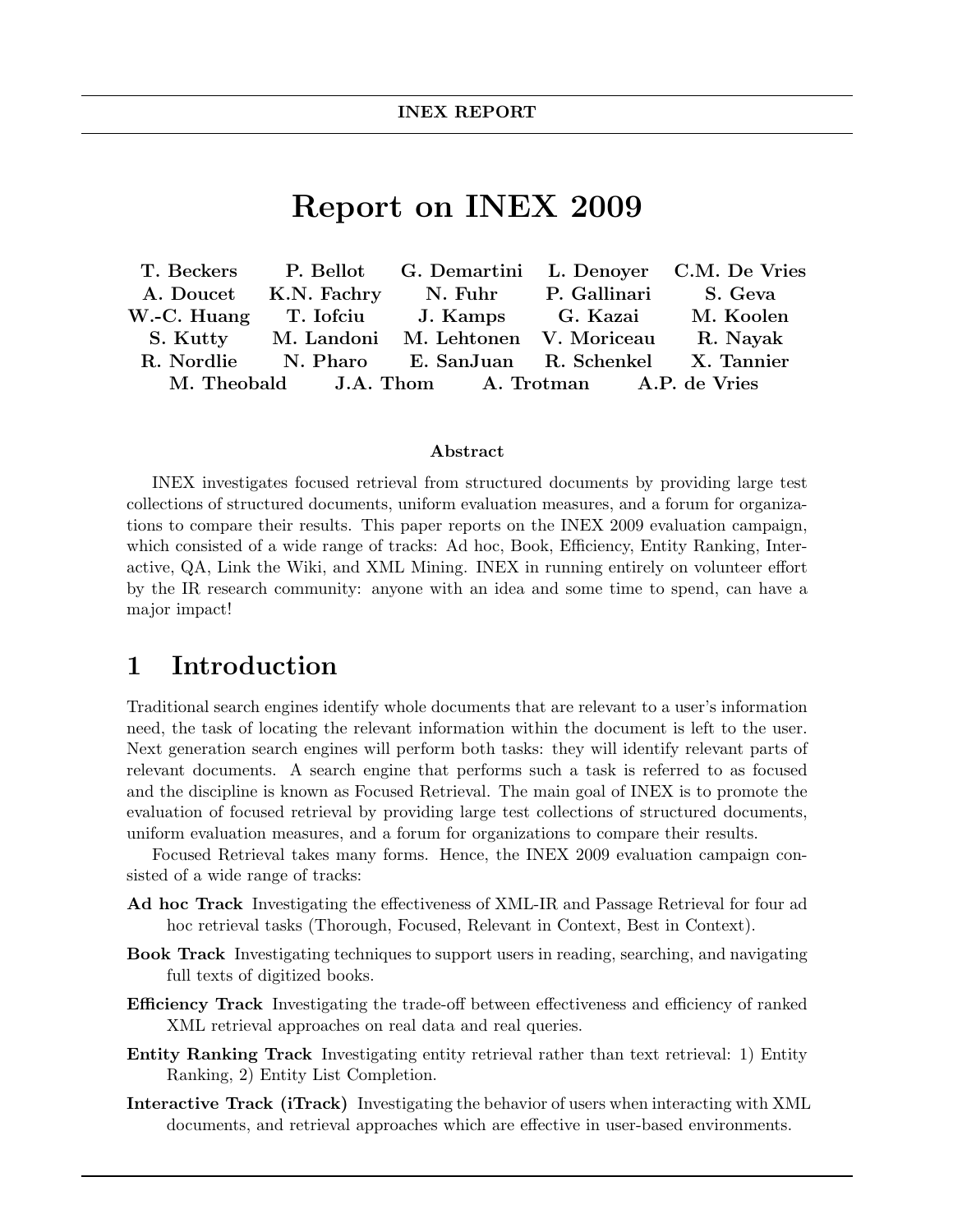- Question Answering Track Investigating how technology for accessing semi-structured data can be used to address interrogative information needs.
- Link-the-Wiki Track Investigating link discovery between Wikipedia documents, both at the file level and at the element level.
- XML-Mining Track Investigating structured document mining, especially the classification and clustering of semi-structured documents.

In the rest of this paper, we discuss the aims and results of the INEX 2009 tracks in relatively self-contained sections: the Ad Hoc track (Section [2\)](#page-1-0), the Book track (Section [3\)](#page-3-0), the Efficiency track (Section [4\)](#page-6-0), the Entity Ranking track (Section [5\)](#page-7-0), the Interactive track (Section [6\)](#page-9-0), the QA track (Section [7\)](#page-11-0), the Link the Wiki track (Section [8\)](#page-13-0), and the XML Mining track (Section [9\)](#page-15-0).

# <span id="page-1-0"></span>2 Ad Hoc Track

In this section, we will briefly discuss the aims of the Ad Hoc track, its tasks and setup, the used measures and results, and try to formulate clear findings. Further details are in [\[3\]](#page-17-0).

### 2.1 Aims and Tasks

The Ad Hoc Track at INEX studies the adhoc retrieval of XML elements or passages. The general aim of an IR system is to find relevant information for a given topic of request. In the case of XML retrieval there is, for each article containing relevant information, a choice from a whole hierarchy of different elements or passages to return. Hence, within XML-IR, we regard as *relevant results* those results that both

- contain relevant information (the result exhaustively discusses the topic), but
- contain as little non-relevant information as possible (the result is specific for the topic).

In traditional document retrieval only the first condition is applied. The INEX 2009 measures are solely based on the retrieval of highlighted text. We simplify all INEX tasks to highlighted text retrieval and assume that systems should return all, and only, highlighted text. We then compare the characters of text retrieved by a search engine to the number and location of characters of text identified as relevant by the assessor. For best in context (discussed below) we use the distance between the best entry point in the run and that identified by an assessor.

The INEX 2009 Ad Hoc Track featured four tasks: For the Thorough Task a ranked-list of results (elements or passages) by estimated relevance must be returned. It is evaluated by mean average interpolated precision. For the *Focused Task* a ranked-list of non-overlapping results (elements or passages) must be returned. It is evaluated at early precision. For the Relevant in Context Task non-overlapping results (elements or passages) must be returned, these are grouped by document. It is evaluated by mean average generalized precision where the generalized score per article is based on the retrieved highlighted text. For the Best in Context Task a single starting point (element's starting tag or passage offset) per article must be returned. It is also evaluated by mean average generalized precision but with the generalized score (per article) based on the distance to the assessor's best-entry point.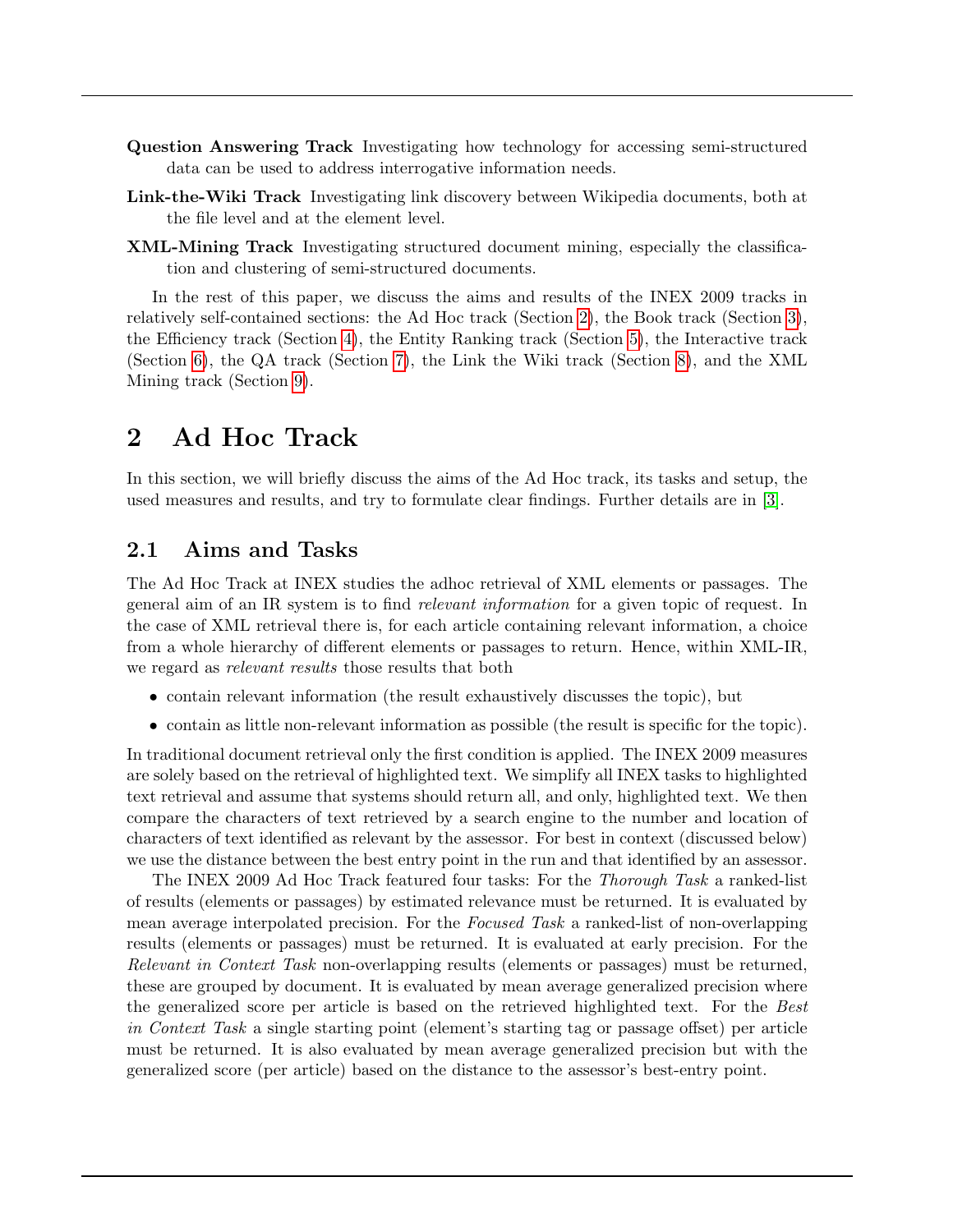### 2.2 Test Collection

Starting in 2009, INEX uses a new document collection based on the Wikipedia. The original Wiki syntax has been converted into XML, using both general tags of the layout structure (like article, section, paragraph, title, list and item), typographical tags (like bold, emphatic), and frequently occurring link-tags. The annotation is enhanced with semantic markup of articles and outgoing links, based on the semantic knowledge base YAGO [\[16,](#page-18-0) [14\]](#page-18-1), explicitly labeling more than 5,800 classes of entities like persons, movies, cities, and many more.

INEX has been pioneering peer-topic creation and peer-assessments since 2002. At INEX 2009, a total of 115 ad hoc search topics were created by participants. The topics were assessed by participants following precise instructions. The assessors used the GPXrai assessment system that assists assessors in highlighting relevant text. Topic assessors were asked to mark all, and only, relevant text in a pool of 750 documents. After assessing an article with relevance, a separate best entry point decision was made by the assessor. The relevance judgments were frozen on November 10, 2009. At this time 68 topics had been fully assessed.

The main INEX 2009 test-collection consists the 68 passage-level judged topics, and the specific measures to evaluate the four tasks. In addition, trec-style grels have been derived treating every article that contains highlighted text as relevant—for evaluating document retrieval effectiveness on the Wikipedia. This results in an attractive document retrieval test collection using freely available documents in a non-news genre.

### 2.3 Results

We received 172 submissions from 19 participating groups, which are discussed in detail in the individual papers in [\[4\]](#page-17-1). There were three main research questions underlying the Ad Hoc Track. The first main research question was the impact of the new collection—four times the size, with longer articles, and additional semantic markup—on focused retrieval. That is, what is the impact of collection size? What is the impact of document length, and hence the complexity of the XML structure in the DOM tree? We saw that the collection's size had little impact, but that the relevant articles were much longer (a mean length 3,030 in 2008 and 5,775 in 2009, a 52% increase), leading to a lower fraction of highlighted text per article (a mean of 58% in 2008 and 33% in 2009). This also reduced the correlation with article retrieval, e.g., from 79% for the "in context" tasks in 2008 to 51–58% in 2009. Obviously locating the "right" articles is important, but not enough to score well on the focused retrieval tasks.

The second main research question was the impact of more verbose queries—using either the XML structure, or using multi-word phrases. That is, what is the impact of semantic annotation on both the submitted queries, and their retrieval effectiveness? What is the impact of explicitly annotated multi-word phrases? We found that for all tasks the best scoring runs used the CO query but some CAS runs were in the top 10 for all four tasks. Part of the explanation may be in the low number of CAS submissions (40) in comparison with the number of CO submissions (117). Only 50 of the 68 judged topics had a non-trivial CAS query, and the majority of those CAS queries made only reference to particular tags and not on their structural relations. The YAGO tags potentially expressing an information need naturally in terms of structural constraints, were popular: 36 CAS queries used them (21 of them judged). Over the 50 non-trivial CAS queries, most groups had a better performing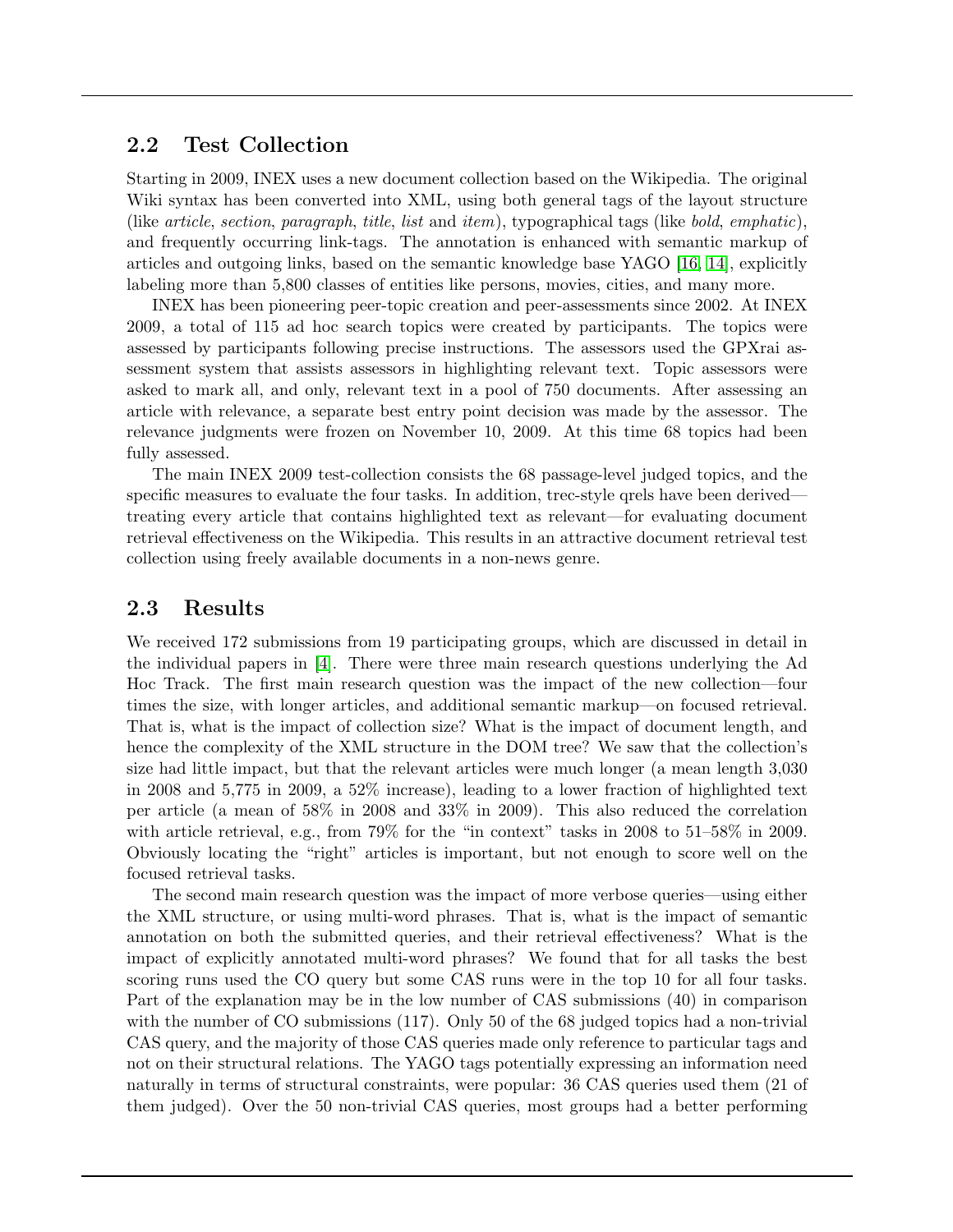run using the CO query, although the structural hints were useful for some individual topics and did lead to a precision gain for some participants.

There were also few submissions using the explicitly annotated phrases of the phrase query: ten in total. Phrase query runs were competitive with several of them in the overall top 10 results, but the impact of the phrases seemed marginal. Note that the exact same terms were present in the CO query, and the only difference was the phrase annotation.

The third main research question is that of the value of the internal document structure (mark-up) for retrieving relevant information. That is, does the document structure help to identify where the relevant information is within a document? The number submissions using File-Offset-Length (FOL) passages and range of elements was low. Thirteen submissions used ranges of elements or FOL passage results, whereas 144 submissions used element results. Some of the non-elemental submissions were competitive, but these runs were typically based on article or element runs. The outcome broadly confirms earlier results that the document structure helps select the best passages to retrieve.

For all these research questions we hope and expect that the resulting test collection will prove its value in future use. After all, the main aim of the INEX initiative is to create bench-mark test-collections for the evaluation of structured retrieval approaches.

### 2.4 Outlook

Plan for INEX 2010 are currently under discussion. One of the main research questions will be the impact of resource-limitations and effort within focused retrieval. This could be studied using new measures that take the reading effort into account, by imposing limitations on the length of results (e.g., inspired by what fits on a screen), or by explicitly framing focused retrieval as a snippet or teaser generating task.

## <span id="page-3-0"></span>3 Book Track

In this section, we briefly discuss the Book Track. For further details, please refer to [\[7\]](#page-17-2).

### 3.1 Goals and Setup

The aim of the Book Track is to evaluate approaches for supporting users in reading, searching, and navigating the full texts of digitized books. In 2009, the track focused on four evaluation tasks:

- The Book Retrieval (BR) task, framed within the user task of building a reading list for a given topic of interest, e.g., for a Wikipedia article, aimed at comparing traditional document retrieval methods with domain-specific techniques that exploit book-specific features, such as the back of book index or library catalogue information,
- The Focused Book Search (FBS) task aimed to test the value of applying focused retrieval approaches to books, where users expect to be pointed directly to relevant book parts,
- The *Structure Extraction* (SE) task aimed at evaluating automatic techniques for deriving structure from OCR and layout information for building hyperlinked table of contents, and,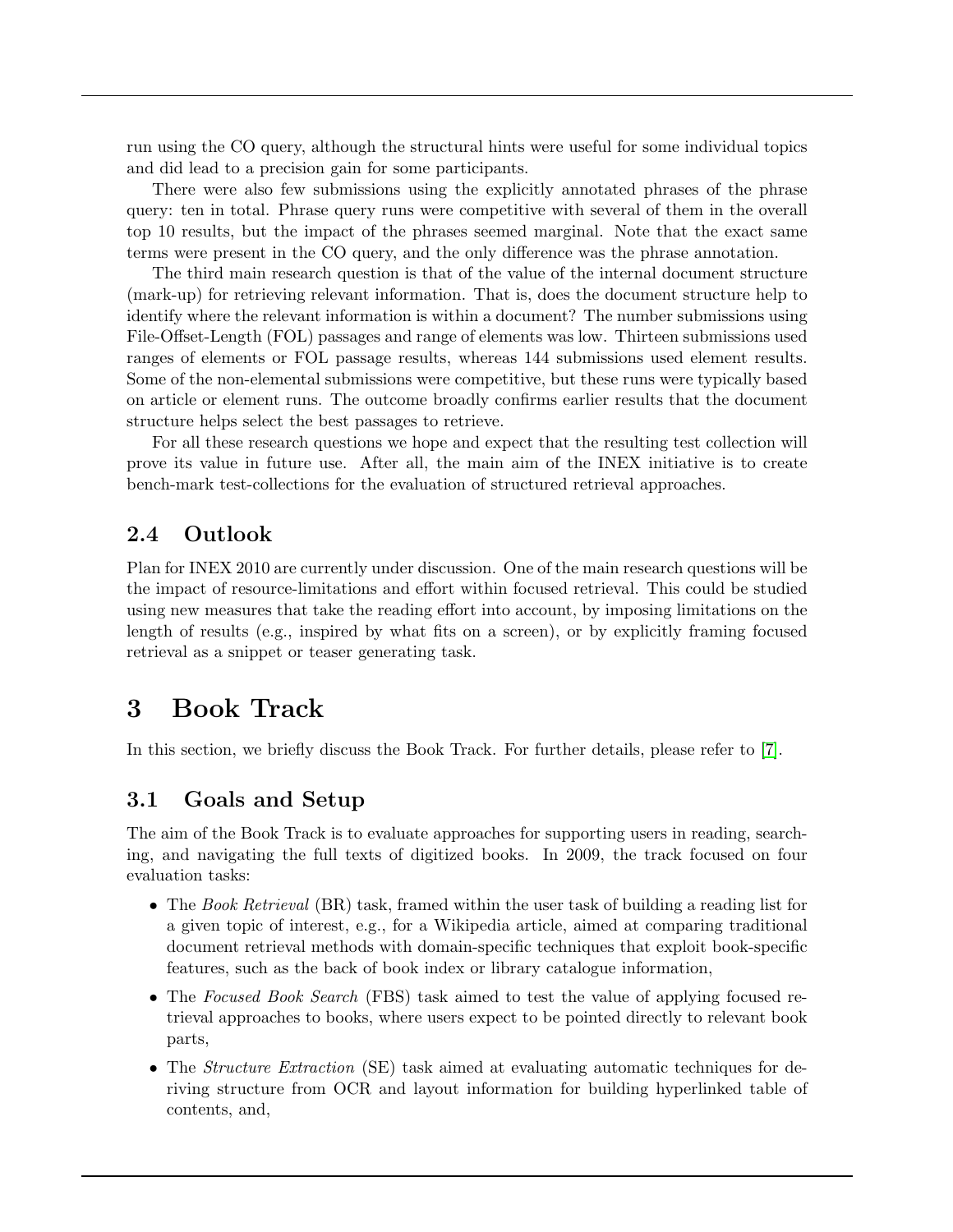• The Active Reading task (ART) aimed to explore suitable user interfaces for eBooks enabling reading, annotation, review, and summary across multiple books.

A total of 84 organisations registered for the track, of which 16 took part actively throughout the year, contributing topics, runs, or relevance judgements to the test collection.

### 3.2 Test Collection

The test collection consists of 50,239 digitized out-of-copyright books (totaling 400GB), including history books, biographies, literary studies, religious texts and teachings, encyclopedias, proceedings, novels, and poetry. The full text of the books is marked up in an XML format referred to as BookML, developed by the Document Layout Team of Microsoft Development Center Serbia, which contains, e.g., markup for table of contents entries. 50,099 of the books also comes with an associated MAchine-Readable Cataloging (MARC) record that contains publication (author, title, etc.) and classification information. Both the BR and FBS tasks built on the full corpus, while in ART participants could select up to 100 books to use in their user studies, and the SE task used a different set of 1000 books for which JPEG page images and the original OCR files (in DjVu XML, with only page level structure) were distributed to participants.

Participants created 16 new topics this year, containing 37 topic aspects. The aspects were used in the FBS task, while the full topics in the BR task.

Relevance assessments were collected using the Book Search System, available at [http:](http://www.booksearch.org.uk) [//www.booksearch.org.uk](http://www.booksearch.org.uk), developed by Microsoft Research Cambridge, which allowed participants to search, browse, read and annotate books in the test collection [\[8\]](#page-17-3). In 2009, assessments were gathered through a series of 'Read and Play' games: In game 1, participants had the task of finding books relevant to a given topic and then ranking the top 10 most relevant books. In game 2, their task was to find pages relevant to a given topic aspect inside the books that were selected in game 1. Finally, in game 3, their task was to review the pages that were judged in game 2.

The games run for three weeks with weekly prizes of \$50 worth of Amazon gift vouchers, shared between the top three scorers, proportionate to their scores. In total, 4,403 book level relevance judgements were contributed by 9 assessors in game 1, but only 235 pages were judged by 2 assessors in games 2 and 3 (although 1,435 pages were also judged in game 1, these were only judged with respect to the overall topic, and not the specific topic aspect).

#### 3.3 Results

#### 3.3.1 Book Retrieval and Focused Book Search Tasks

Due to the limited amount of page level judgements, results were only published for the BR task. We summarise below the main findings, but note that since the qrels vary greatly across topics, these should be treated more as preliminary observations.

For the BR task, 21 runs were submitted by 4 groups. Participants experimented with various techniques, e.g., using table of contents or the back-of-book index as well as traditional document retrieval methods. The best performing run (MAP=0.3731) was submitted by the University of Amsterdam team, which ranked books (treated as documents) using Indri and applied query expansion with 50 terms from the top 10 results. Although performance improved across the board compared with last year (best MAP in 2008 was 0.1056),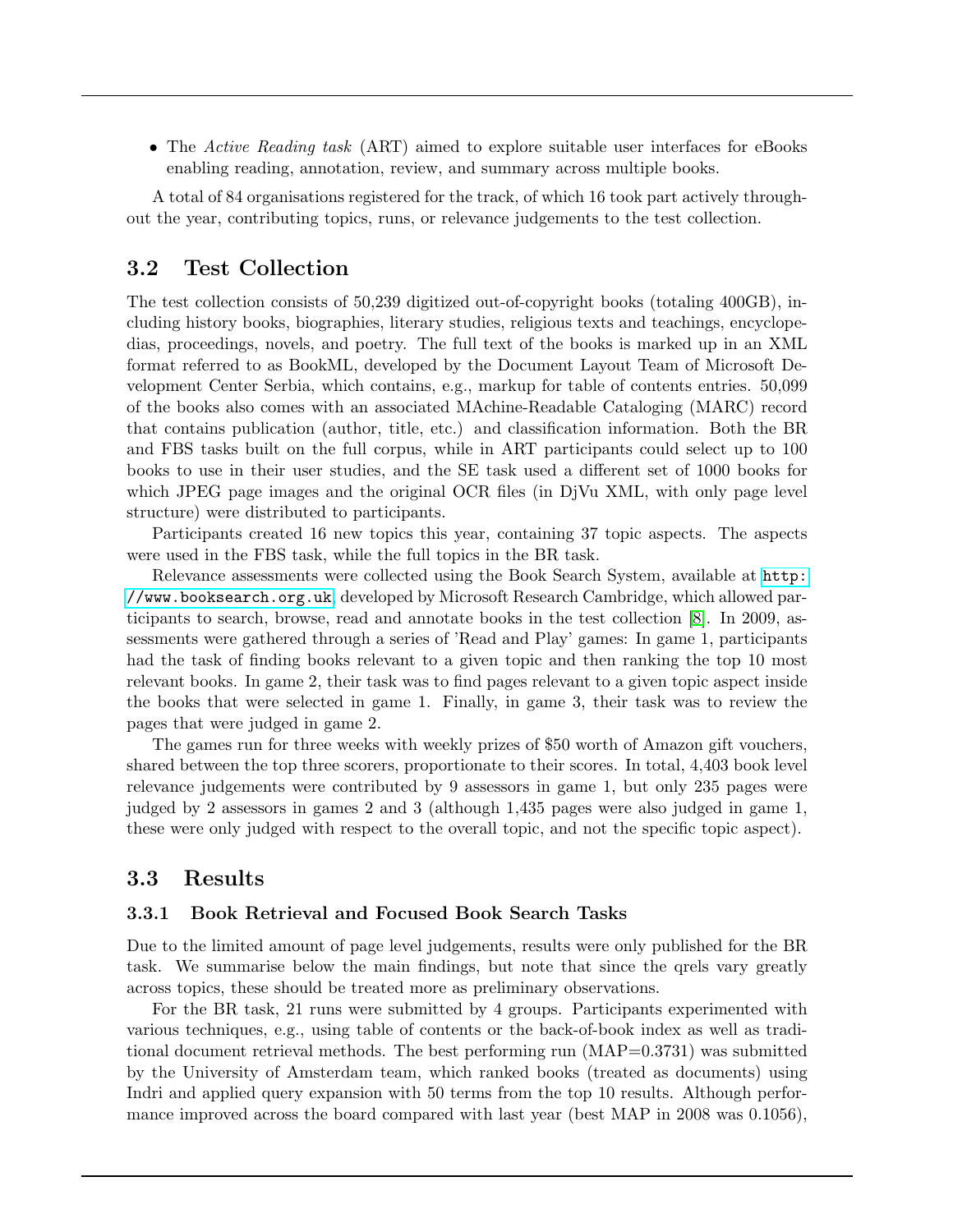traditional document retrieval approaches, i.e., not specific to books, still dominated the top ranks. This suggests that there is still plenty to be done in discovering suitable ranking strategies for books.

#### 3.3.2 Structure Extraction Task

For the evaluation of the SE task, the ToCs generated by participants were compared to a manually built ground-truth, using a structure labeling tool developed at the University of Caen. Performance was evaluated using recall/precision like measures at different structural levels (i.e., different depths in the ToC). Precision was defined as the ratio of the total number of correctly recognized ToC entries and the total number of returned ToC entries; and recall as the ratio of the total number of correctly recognized ToC entries and the total number of ToC entries in the ground-truth.

8 runs were submitted by 4 groups. The best performance (F=41.51%, calculated as the harmonic mean of precision and recall) was obtained by the Microsoft Development Center Serbia team, who extracted ToCs by first recognizing the page(s) of a book that contained the printed ToC. Interestingly, they gave the best result last year too on a test set of only 100 books (F=53.47%).

#### 3.3.3 Active Reading Task

The main aim of ART is to explore how hardware or software tools for reading eBooks can provide support to users engaged with a variety of reading related activities, such as fact finding, memory tasks or learning. The goal of the investigation is to derive user requirements and consequently design recommendations for more usable tools to support active reading practices for eBooks. This is done by running a comparable but individualized set of studies, all contributing to elicit user and usability issues related to eBooks and e-reading. The task has only attracted 2 groups, neither of whom submitted any results at the time of writing.

### 3.4 Conclusions and Outlook

The Book Track in 2009 has attracted a lot of interest and has grown considerably from the previous years. However, active participation remained a challenge for most. A reason may be the high initial setup costs (e.g., building infrastructure to search books). At the same time, the Structure Extraction task has been met with great interest and created a specialist community at ICDAR'09. The search tasks, although explored real-world scenarios around providing reference sources for Wikipedia articles, were only tackled by a small set of groups. Since the evaluation of the BR and FBS tasks requires a great deal of effort, e.g., developing the relevance assessment system, designing the games, and collecting the judgements, we will be re-thinking the setup of these tasks for INEX 2010. For example, we plan to concentrate on focused (narrow) topics for which only few pages in the corpus may be relevant. In addition, to improve the quality of the test topics, we will look for ways to automate topic creation. To provide real value in improving the test corpus itself, we plan to run the SE task with the goal to convert the current corpus to an XML format that contains rich structural and semantic markup, which then can be used in subsequent INEX competitions. To attract participants, we plan to run ART either at a separate forum or combined with the interactive track.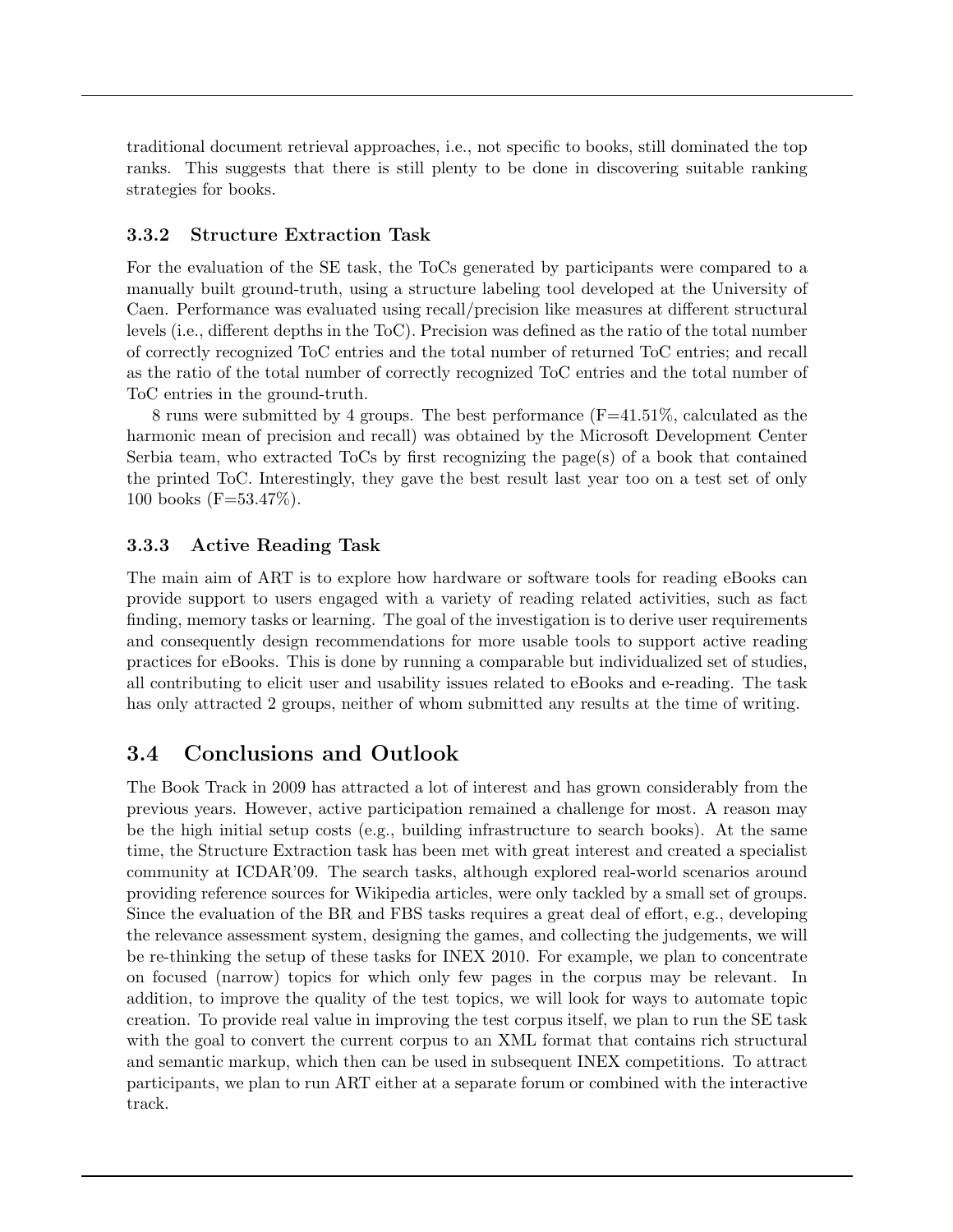## <span id="page-6-0"></span>4 Efficiency Track

In this section, we discuss the goals, general setup and results of the Efficiency Track. For further details, we refer to [\[15\]](#page-18-2).

### 4.1 Overview

The Efficiency Track was run for the second time in 2009, with its first incarnation at INEX 2008 [\[17\]](#page-18-3). It was intended to provide a common forum for the evaluation of both the effectiveness and efficiency of XML ranked retrieval approaches on *real data* and *real* queries. The Efficiency Track significantly extends the Ad-Hoc Track by systematically investigating different types of queries and retrieval scenarios, such as classic ad-hoc search, high-dimensional query expansion settings, and queries with a deeply nested structure (with all topics being available in both the NEXI-style CO and CAS formulations, as well as in their XPath 2.0 Full-Text counterparts).

The Efficiency Track used the INEX-Wikipedia collection (available from [http://www.](http://www.mpi-inf.mpg.de/departments/d5/software/inex/) [mpi-inf.mpg.de/departments/d5/software/inex/](http://www.mpi-inf.mpg.de/departments/d5/software/inex/)) that has been introduced in 2009, an XML version of English Wikipedia articles with semantic annotations. With almost 2.7 million articles, more than a billion elements and an uncompressed size of approximately 50 GB, this collection is significantly larger than the old Wikipedia collection used in previous years (and for last year's Efficiency track). The collection has an irregular structure with many deeply nested paths, which turned out to be challenging for most systems.

### 4.2 Topics, Tasks and Metrics

**Topics.** One of the main goals of the Efficiency Track was covering a broader range of query types than the typical AdHoc queries with only a few keywords and hardly any structural conditions. Thus, in addition to the existing 115 topics from the AdHoc track (labeled type A topics), the track also considered 115 topics (type B topics) generated by running Rocchio-based blind feedback on the results of the article-only AdHoc reference run. These keyword-only topics were intended to simulate high-dimensional query expansion settings with up to 101 keywords, which cannot be evaluated in a conjunctive manner and posed a major challenge to any kind of search engine. The track should also contain type  $C$  topics, high-dimensional, structure-oriented retrieval settings over a DB-style set of content-andstructure queries with deeply nested structure but only a few keyword conditions, but we did not get any proposals for type (C) topics by the track participants.

**Tasks.** The Efficiency Track particularly encouraged the use of top- $k$  style query engines and thus asked participants to create runs with the top-15, top-150, and top-1500 results, and to report runtimes and I/O costs. In addition to two standard tasks from the AdHoc track, i.e. Focused and Thorough, the track introduced two extra tasks: The Article Task (which asked for results at the article level only) and the *Budget-Constrained Task*. In the latter task, which was introduced in 2009, systems should retrieve results within a fixed budget of runtime, simulating interactive retrieval situations. Standard top-k algorithms cannot easily be used with such a constraint or may return arbitrarily bad results. However, we did not get any submissions for this task, probably because it required specific modifications to the systems which was too much effort for the participants.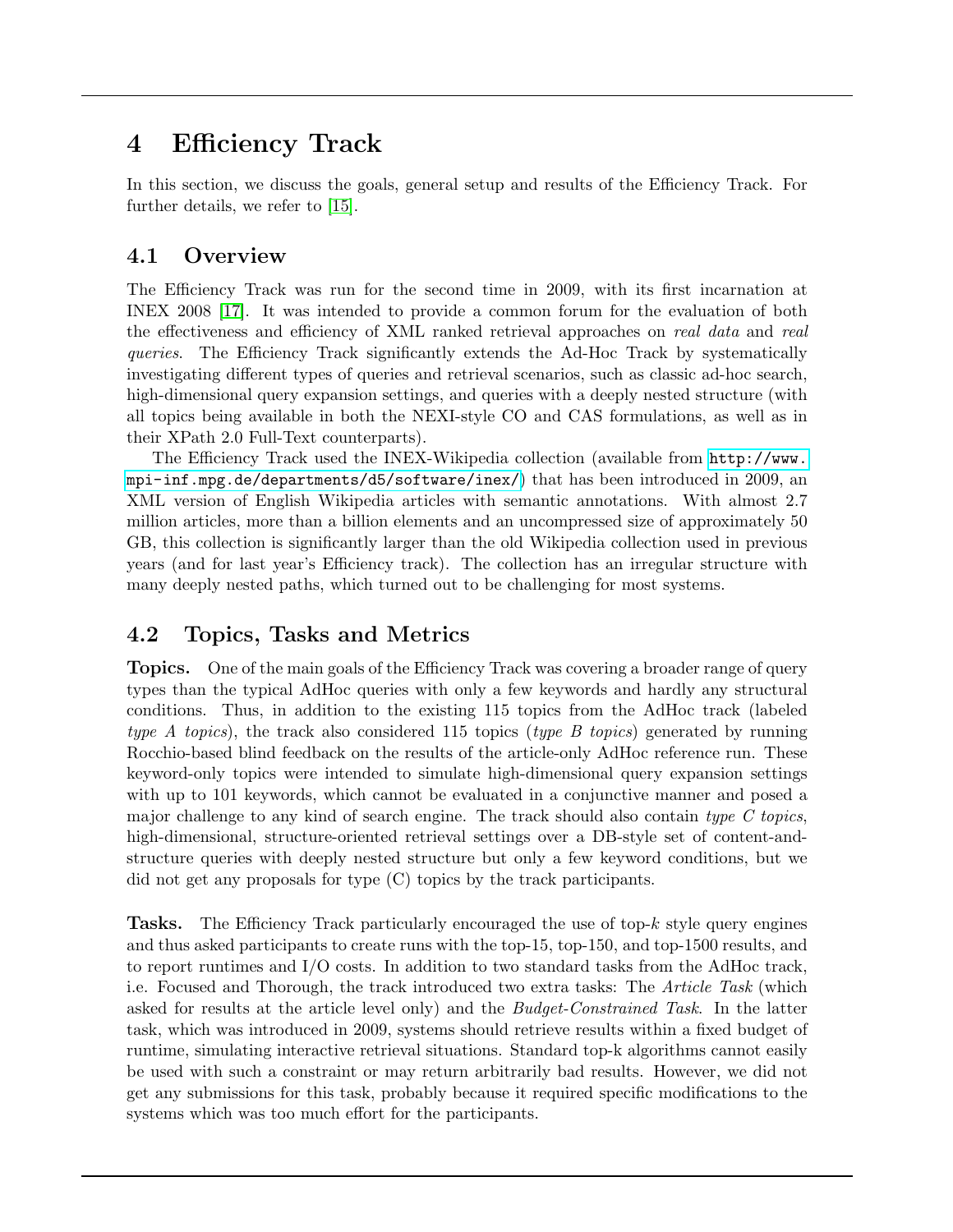Metrics. The Efficiency Track applied the same metrics and tools used in the Ad-Hoc track to assess result quality, and additionally considered runtime as an equally important metrics.

### 4.3 Results and Conclusions

The track received 68 runs submitted by 4 participating groups using 5 different systems, which is comparable to 2008. This included two element retrieval systems (one of which was implemented as a distributed system), one XPath FullText system, and two article retrieval systems. Regarding efficiency, average running times per topic varied from 8.8ms to 50 seconds for the type A topics and from 367.4 ms to 250 seconds for the type B topics. While absolute runtimes across systems are hardly comparable due to differences in the hardware setup, it became evident that the dominant part of retrieval time was spent in  $I/O$  activity, so improving or reducing I/O access could be a promising way to improve efficiency. Actually, one of the participating systems already kept the index completely in memory, requiring additional I/O only to postprocess result documents, which could be stored in a sufficiently large memory as well. Result quality was comparable to the AdHoc Track on the type A topics, with the best runs achieving a MAiP value of 0.301 and an iP[0.01] of 0.589. Result quality on the type B topics was generally slightly worse compared to the type A topics, which was probably caused by the extreme query expansion.

The 2009 Efficiency Track has demonstrated that a number of systems are able to achieve very good result quality within very short processing times that allow for interactive retrieval. A future Efficiency Track therefore needs to introduce new challenges, which could come from a much larger collection (such as ClueWeb), from more complex queries with more structural conditions, or from a combination of both.

## <span id="page-7-0"></span>5 Entity Ranking Track

In this section, we will briefly discuss the INEX 2009 XML Entity Ranking track. Further details are in [\[1\]](#page-17-4).

### 5.1 Overview

Search engines supporting typed search, and returning entities instead of just web pages, would facilitate many search tasks. In 2007, INEX has started the XML Entity Ranking track (INEX-XER) to provide a forum where researchers may compare and evaluate techniques for systems that return lists of entities. In entity ranking and entity list completion, the goal is to evaluate how well systems can rank entities in response to a user query; the set of entities to be ranked is assumed to be loosely defined by a generic category given in the query itself, or by some example entities.

Entity retrieval can be characterized as "typed search." The goal of INEX-XER is to evaluate systems built for returning entities instead of documents. As compared to previous years, INEX-XER 2009 used a new Wikipedia collection which is more recent, bigger in size, and contains entity annotations in the text. In the specific case of this track, categories assigned to Wikipedia articles are used to define the *entity type* of the results to be retrieved.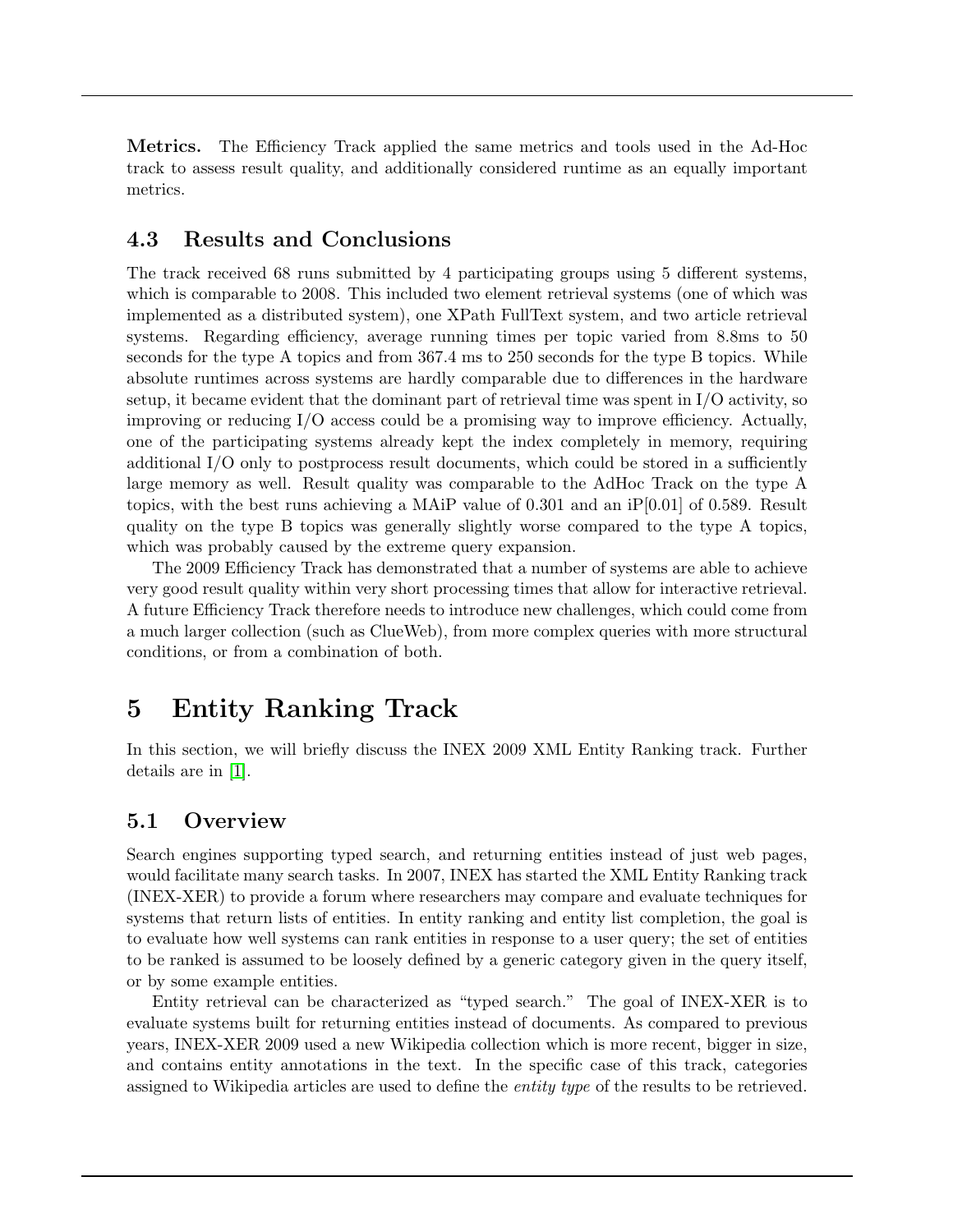### 5.2 Topics

Topics are composed of a title, that is, a keyword query the user provides to the system, a description and a narrative, that is, natural language explanation of the information need. Additionally, a category field and a set of example entities are contained in the topic.

A set of 60 topics has been selected from those developed by INEX-XER participants during the past years. Candidate entities correspond to the names of articles that loosely belong to categories (or subcategories) in the Wikipedia XML corpus. As a general guideline, the topic title should be type explanatory, i.e., a human assessor should be able to understand from the title what type of entities should be retrieved.

### 5.3 Tasks

The two tasks at INEX-XER 2009 were Entity Ranking (ER) and List Completion (LC). They concern information needs represented as triples of type <query, category, entity>. The category (that is entity type), specifies the type of objects to be retrieved. The query is a free text description that attempts to capture the information need. The entity attribute specifies a set of example instances of the given entity type. ER runs are given as input the query and category attributes, where LC runs are based on query and entity. In both cases, the system should return the relevant Wikipedia pages (each page playing the role of an entity surrogate).

#### 5.4 The INEX-XER 2009 test collection

The final test collection created during INEX-XER 2009 consists of 55 topics and their assessments, which are in an adapted trec eval format (adding strata information) for the xinfAP [\[19\]](#page-18-4) evaluation script. The INEX-XER 2009 test collection is available for download at [http://www.l3s.de/](http://www.l3s.de/~demartini/XER09/)∼demartini/XER09/. We used as official evaluation measure xinfAP as we performed a stratified sampling on top 100 retrieved entities by each run. Compared to last year, a less aggressive sampling strategy was used in order to allow the judgment of more topics (49 in 2008 versus 60 in 2009) with the same resources.

Topics were created by previous years participants specifically for the track, and have been re-assessed this year on the new Wikipedia collection. Consistently with last year, topics with less than 7 relevant entities and topics with more than 74 relevant entities have been excluded from the test collection (because they would be unstable or incomplete, respectively). Three more topics were dropped for the LC task, as the example entities were not relevant anymore in the new collection. The final INEX-XER 2009 test collection consists of 55 topics with assessments for ER and 52 for LC.

Additionally, INEX-XER 2009 created a set of not-an-entity annotations for Wikipedia pages such as list-of or disambiguation pages. Such annotations do not influence the evaluation of XER systems as not-an-entity pages are considered as non-relevant entities. They may however be useful as training data, for example, to build classifiers for entity/non-entity pages.

Together with the collections created in 2007 and in 2008, a set of 55 topics is now available for evaluating Entity Retrieval systems on two different Wikipedia collections.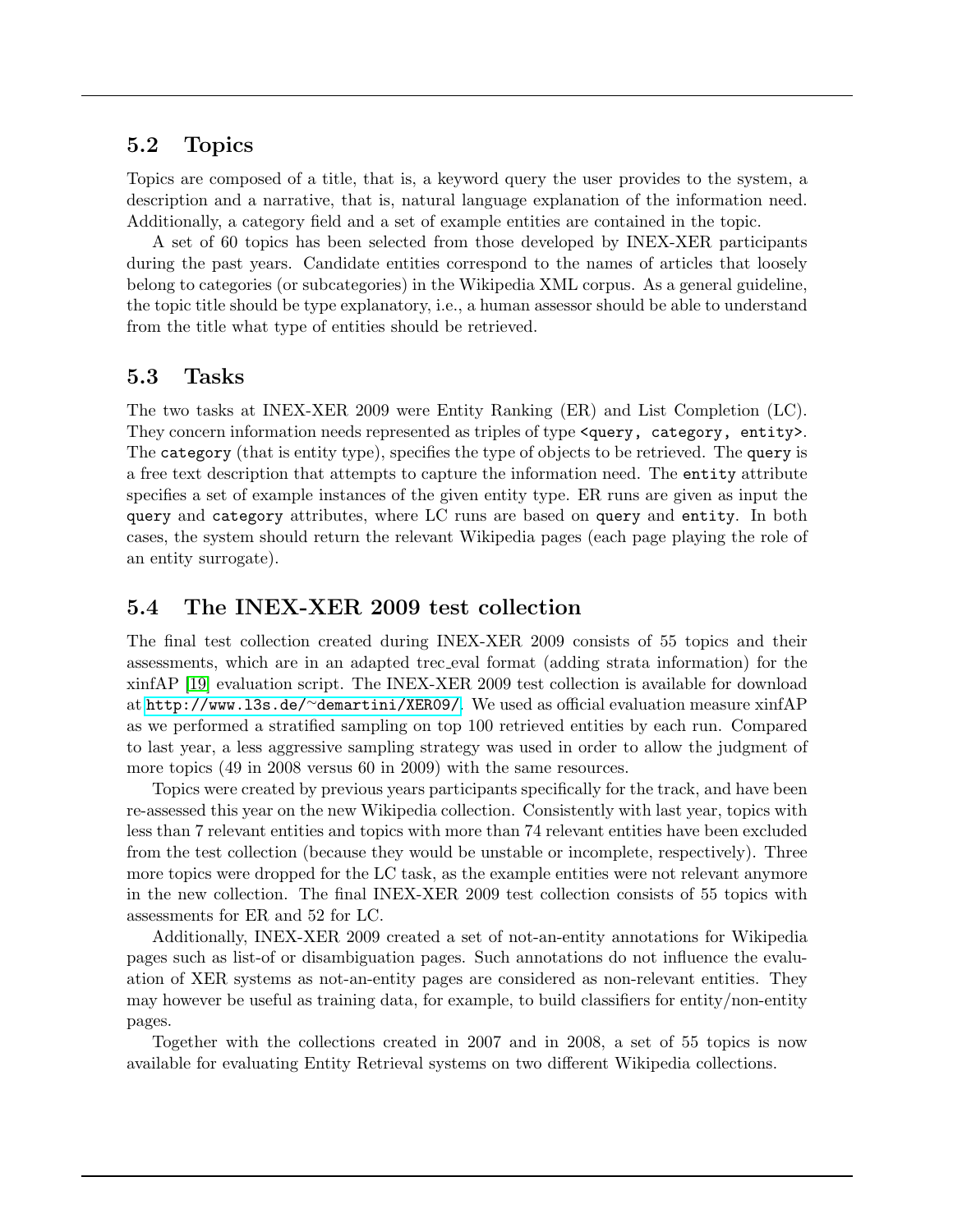### 5.5 Results

We noticed that a common behavior of participants this year was to identify entity mentions in the text of Wikipedia articles, passages, or queries. They then applied different techniques (e.g., detect entity relations, exploit category information) to produce a ranked list of Wikipedia articles that represents retrieved entities. The best performing approach exploited a probabilistic framework ranking entities using similarity between probability distributions obtaining an estimated Average Precision of 0.52 for both ER and LC tasks.

This has been the last year for INEX-XER which has built, over three years, a set of 55 ER topics with relevance assessments over two different document collections. Moreover, we have observed, over three years, an improvement in term of effectiveness and more advanced techniques being used by Entity Retrieval systems participating to the track. The original research agenda can also be taken further by the Web Entity Ranking Task introduced at TREC 2009.

# <span id="page-9-0"></span>6 Interactive Track

In this section, we will briefly discuss the Interactive Track. Further details are in [\[13\]](#page-18-5).

## 6.1 Introduction

The purpose of the INEX interactive track (iTrack) has been to study searchers' interaction with XML-based information retrieval systems, focusing on how end users react to and exploit the potential of systems which provide access to parts of documents in addition to the full documents. The track was run for the first time in 2004, repeated in 2005, in 2006/2007 and again in 2009. Although there has been variations in task content and focus, some fundamental premises has been in force throughout:

- a common subject recruiting procedure,
- a common set of user tasks and data collection instruments such as questionnaires,
- a common logging procedure for user/system interaction; and
- an understanding that collected data should be made available to all participants for analysis.

This has ensured that through a manageable effort, participant institutions have had access to a rich and comparable set of data on user background and user behavior, of sufficient size and level of detail to allow both qualitative and quantitative analysis.

### 6.2 Aims and Tasks

For the 2009 iTrack the experiment was designed with two categories of tasks constructed by the track organizers, from each of which the searchers were instructed to select one of three alternative search topics. In addition the searchers were invited to perform one semi-self-generated task. The two categories of tasks were intended to reflect the most common purposes a searcher would have for visiting a database of primarily bibliographic data, a broad, explorative task (Category I) and a narrower, more specific, purpose-driven task (Category II). The self-selected task (Category III) was intended to force the searcher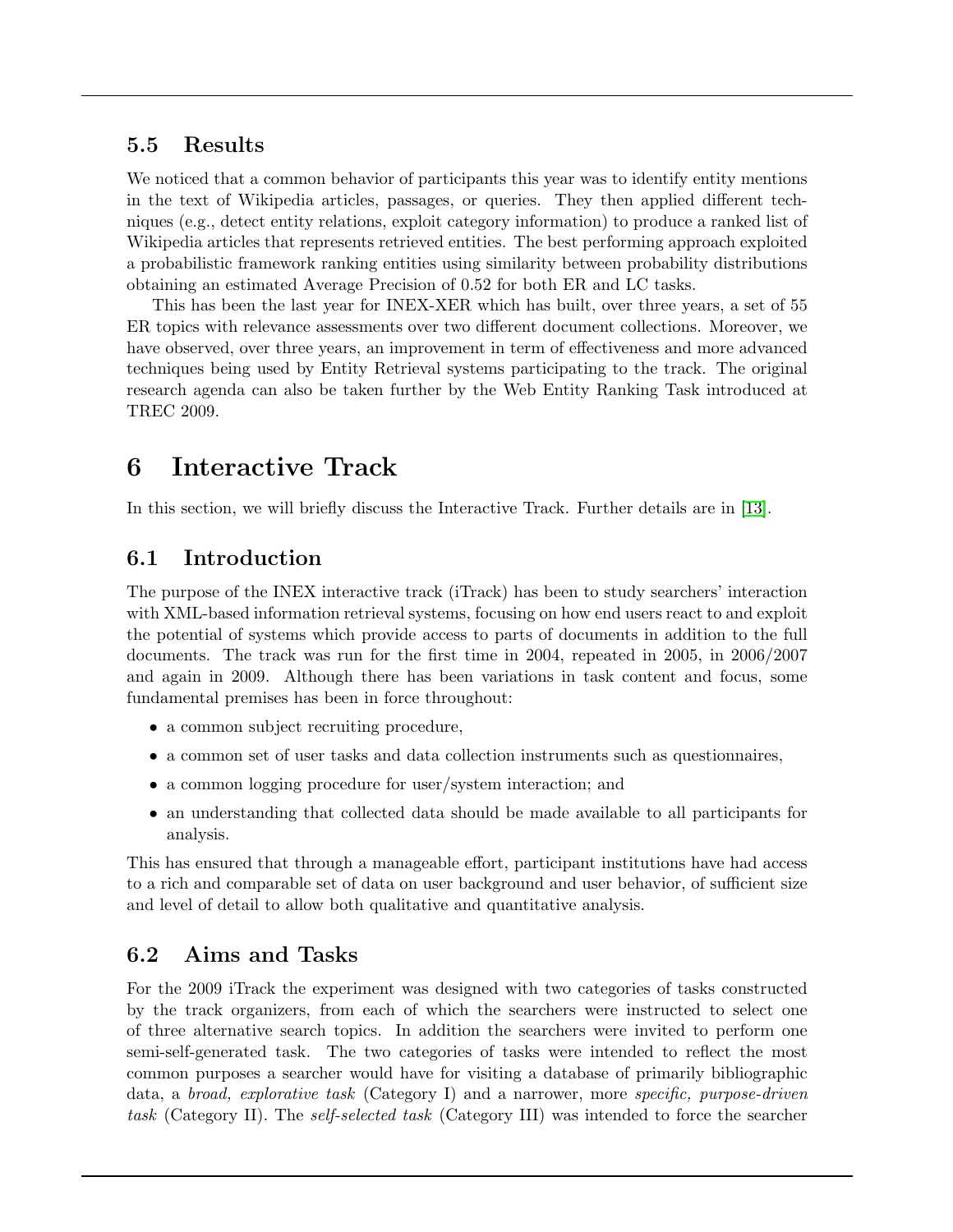to make a more quality-driven task than the two others. The experiment was designed to let searcher assess the relevance of books, and they could also simulate the purchase of a book by adding it to a basket.

The broad tasks were designed to investigate thematic exploration which will give us data on query development, metadata type preference and navigation patterns. An example of a broad task is:

You are considering to start studying sociology. In order to prepare for the course you would like to get acquainted with some good and recent introductory texts within the field as well as some of its classics.

The narrow tasks were designed to represent relatively narrow topical queries where the purpose is to allow us to study the basis for relevance decisions and compare the searchers' preference of different document representations. An example of a narrow task is:

Find trustworthy books discussing the conspiracy theories which developed after the 9/11 terrorist attacks in New York.

#### 6.3 Test Collection

The document collection used for the 2009 iTrack differed from the collections used in previous years. A crawl of 2 million records from the book database of the online bookseller Amazon.com was consolidated with corresponding bibliographic records from the cooperative book cataloguing tool LibraryThing. The records present book descriptions on a number of levels: formalized author, title and publisher data; subject descriptions and user tags; book cover images; full text reviews and content descriptions.

The search system was developed at the University of Duisburg-Essen. It is based on Daffodil [\[2\]](#page-17-5) and partially on  $ezDL1$  while the retrieval component was implemented using Apache Solr.

#### 6.4 Results

At the beginning of the experiment, the participants were asked to fill out a pre-experiment questionnaire. Each task was preceded by a pre-task and concluded by a post-task questionnaire. After all three working tasks had been worked on, a post-experiment questionnaire was answered. Actions by the system and the participants were recorded by the system and stored in a database.

For this track, 41 volunteers were recruited mostly from students of computer science, cognitive and communication science, library science and related fields. 24 of them were male and 17 of them female. Their average age was about 28. On average, they have used the Internet for 9.5 years. All participants had experience with web search engines, searching in digital libraries or digital bookstores.

The participants were given the possibility to express positive as well as negative general comments in the questionnaires. The user interface was praised because it is well arranged and everything fits on a single screen without the need to scroll up or down. The inclusion of another document aspect, namely the reviews, was also pointed out positively by the participants. Technical problems of the search system and sometimes useless related term suggestions due to topical limitations of the data source were points of criticism. Participants also missed highlighting of query terms and filtering options for the result list. Also, the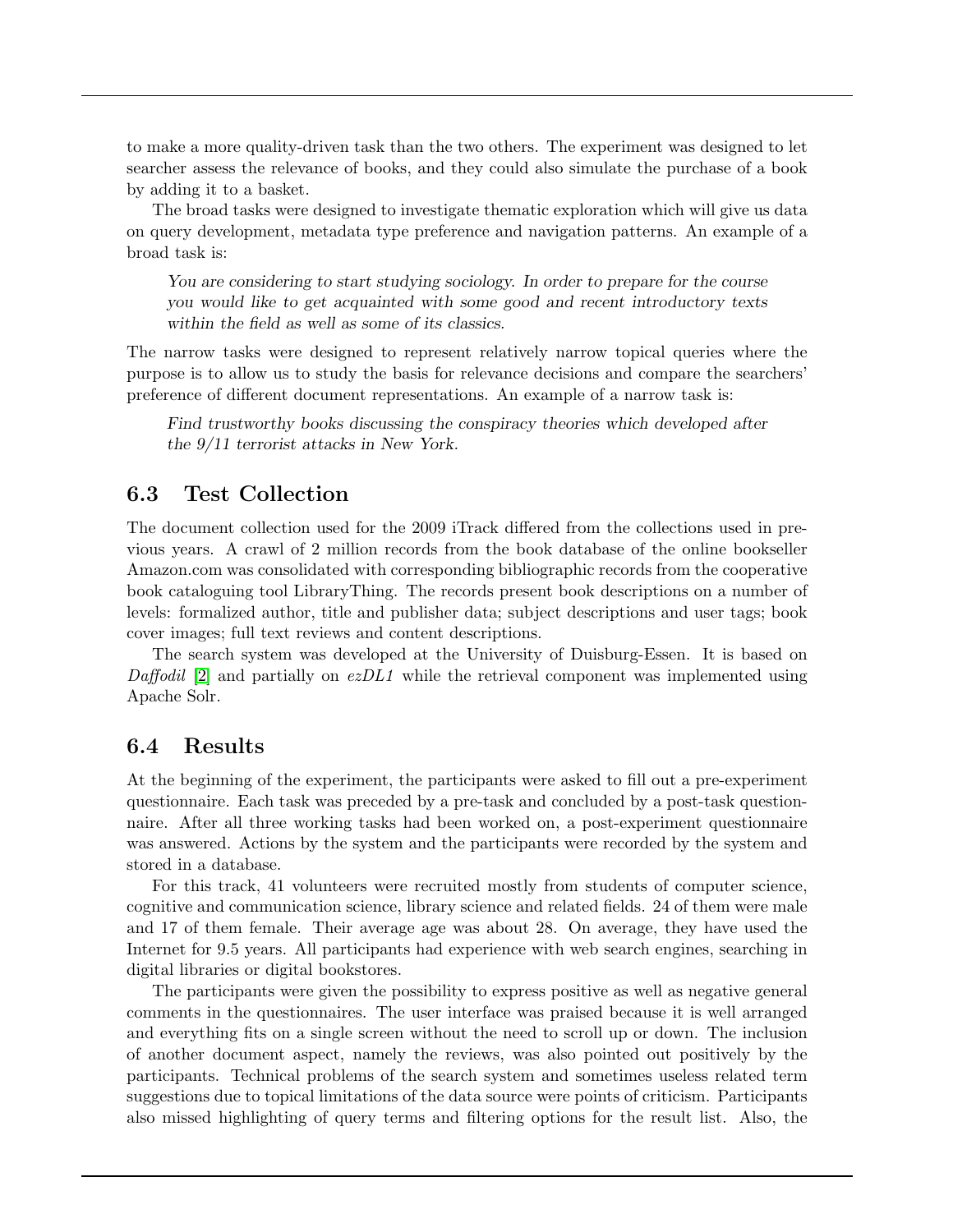heterogeneity of the data was disliked, that is, some books have extensive metadata while other have just scarce descriptions.

The searchers were also asked to indicate on a five point scale how useful (5 for very useful) different types of metadata were for solving their search tasks. We found that document titles, publishers' book descriptions and reviews (by users) were the three most popular metadata fields. It is also worth noting that the searchers found keywords (from Amazon) to be more useful than the user-created tags. It seems that searchers put more trust in authoritative sources that use a controlled vocabulary than users' idiosyncratic tagging.

Log analysis shows that the average length of a session decreased from 829s (Category I) and 725s (Category II) to 622s (Category III). The avgerage duration of a search (that is, the time between two queries) was 99s (Category I), 92s (Category II), and 83s (Category III). For more explorative working tasks, longer and more searches were performed.

At the end of a session the participants had 6.61 (I), 4.96 (II), and 1.15 (III) books respectively in their basket. The participants collected more books for the broad tasks than for the narrow tasks. The average query length (number of terms in the simple query field) was 1.99 (I), 2.46 (II), and 2.21 (III). The broadest tasks resulted in the shortest average query length.

### 6.5 Outlook

The track generated interesting data for further analysis. In particular on the patterns of interaction for the different categories of tasks. Also we would like perform further analysis of the use of different metadata types. The 2009 Track can be considered as an extensive pilot experiment with access to hetergeneous data. Based on our experiences, a larger scale experiment will run as part of INEX 2010.

# <span id="page-11-0"></span>7 Question Answering Track

In this section, we will briefly discuss the new methods that we propose in order to compare QA and focused IR systems when a short answer is required, as well as QA and summarization systems when aggregated results are expected. Further details are in [\[10\]](#page-18-6).

### 7.1 Motivation

Evaluation campaigns for Question-Answering (QA) systems (for example, TREC, CLEF, etc.) aim at evaluating systems that retrieve precise answers rather than documents in response to a question. The question test sets are generally composed of factoid questions (questions which require a single precise answer to be found in the document collection) and sometimes of more complex questions (list, "how" and "why" questions). Complex questions introduced in these campaigns expect a phrase (or a sentence) as an answer for "how" and "why" questions and a set of distinct short items to be found in the whole collection for list questions. Best systems reach 70% of correct answers for factoid questions but only 40% for list questions [\[18\]](#page-18-7).

The INEX 2009 QA@INEX track aims to compare the performance of QA, XML/passage retrieval and automatic summarization systems on an encyclopedic resource (Wikipedia). The track considers two types of questions: factoid questions and more complex questions whose answers require the aggregation of several passages.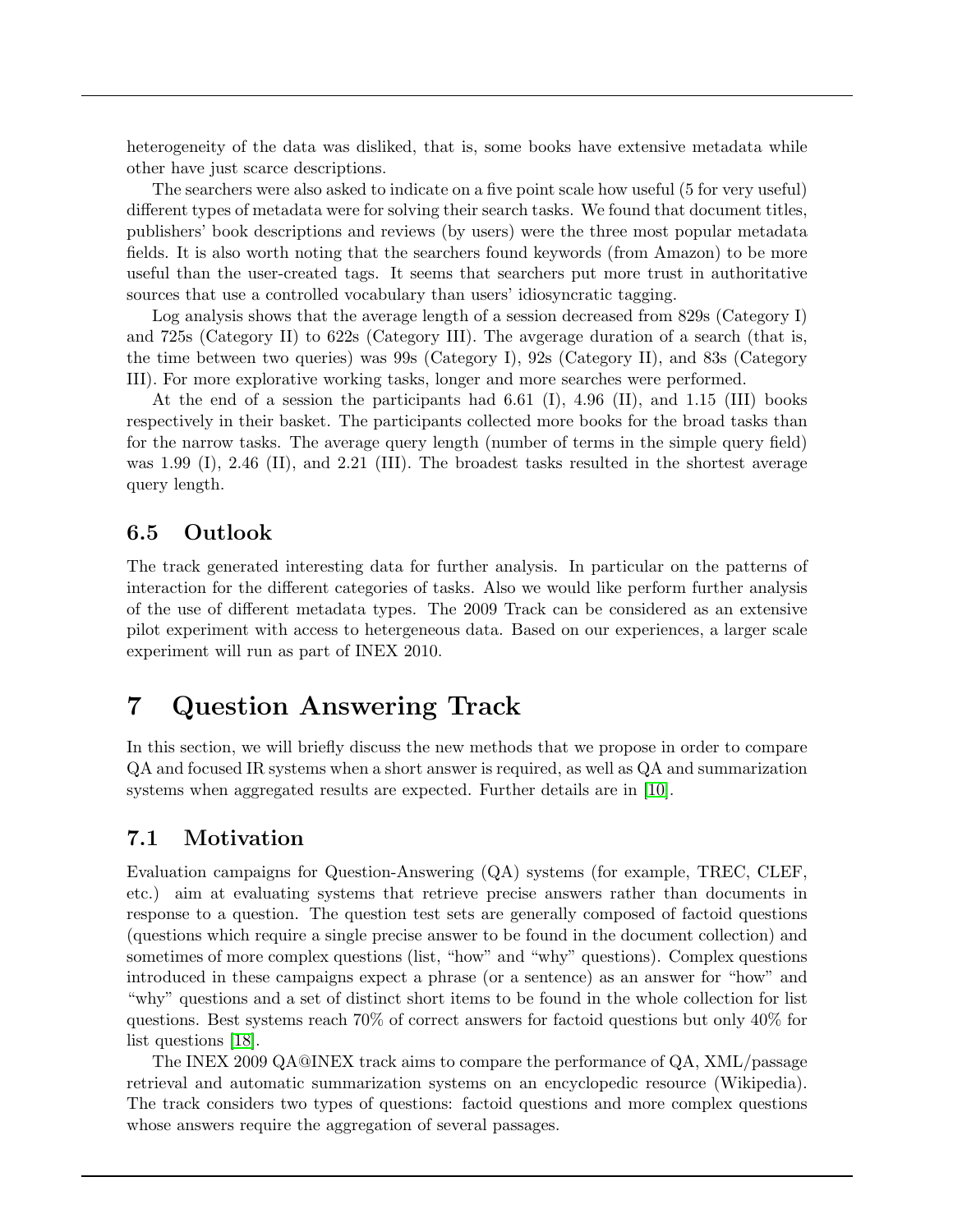### 7.2 Proposed evaluation of Short Answers

Short parts of text (one or a very few words) are the most usual way to answer factual questions in so-called question-answering systems. These questions are the classical ("basic") set that state-of-the-art QA systems are expected to answer quite well.

For QA@INEX, participants need to provide a small ordered set (10) of non overlapping XML elements or passages that contains a possible answer to the question and for each element or passage, the position of the answer found by the system in the passage.

Answers are evaluated by computing their distance to the real answer. The evaluation methodology differs from traditional QA campaigns, where a short answer must be provided besides the supporting passage. This is a major difference in terms of metrics used to rank the participating systems. We then assess an answer not through the full/incomplete paradigm, but rather by the distance between the indicated answer entry point and the real one.

This new way to evaluate QA systems has an interesting side effect: it allows focused IR systems to participate in this task using the same evaluation, even if they are unable to extract a short answer or if they have very basic techniques to do so. These systems may simply provide the most relevant and short extracted passages they retrieve, and set an entry point wherever they can in this text. For the first time, QA, XML retrieval and other focused IR systems can participate to the same campaign.

### 7.3 Proposed evaluation of long answers

INEX has a thorough experience in evaluating focused retrieval systems, however the QA "long answer" subtask is new in this context. The idea here is to propose a common task that can be processed by three different kinds of systems: QA systems providing list of answers, automatic summarization systems by extraction and focused IR systems.

In this QA task, answers have to be built by aggregation of several passages from different documents on the Wikipedia. The maximal length of the abstract being fixed, the systems have to make a selection of the most relevant information. Standard QA systems can produce a list of answers with their support passages. Focused IR systems can return the list of the most relevant XML elements. Note that in this task, IR systems that only retrieve entire documents are strongly handicapped, except if they are combined with automatic summarization systems that build an abstract of the most relevant documents.

Two main qualities of the resulting abstracts need to be evaluated: readability and informative content. The *readability* and coherence of the resulting abstracts are evaluated according to "the last point of interest" in the answer. It requires a human evaluation where the assessor indicates where he misses the point of the answers because of highly incoherent grammatical structures, unsolved anaphora, or redundant passages. The informative content of the answer has to be evaluated according to the way they overlap with relevant passages following the experiment in [\[9\]](#page-18-8) done on TAC 2008 automatic summarization evaluation data and using the FRESA perl package by J-M Torres Moreno (University of Avignon). This allows to directly evaluate summaries based on a selection of relevant passages.

#### 7.4 General time line and available resources

2009 has been devoted to fix the tasks and the overall evaluation methodology based on the corpus, topics and qrels from INEX 2009 ad-hoc track. A first list of questions has been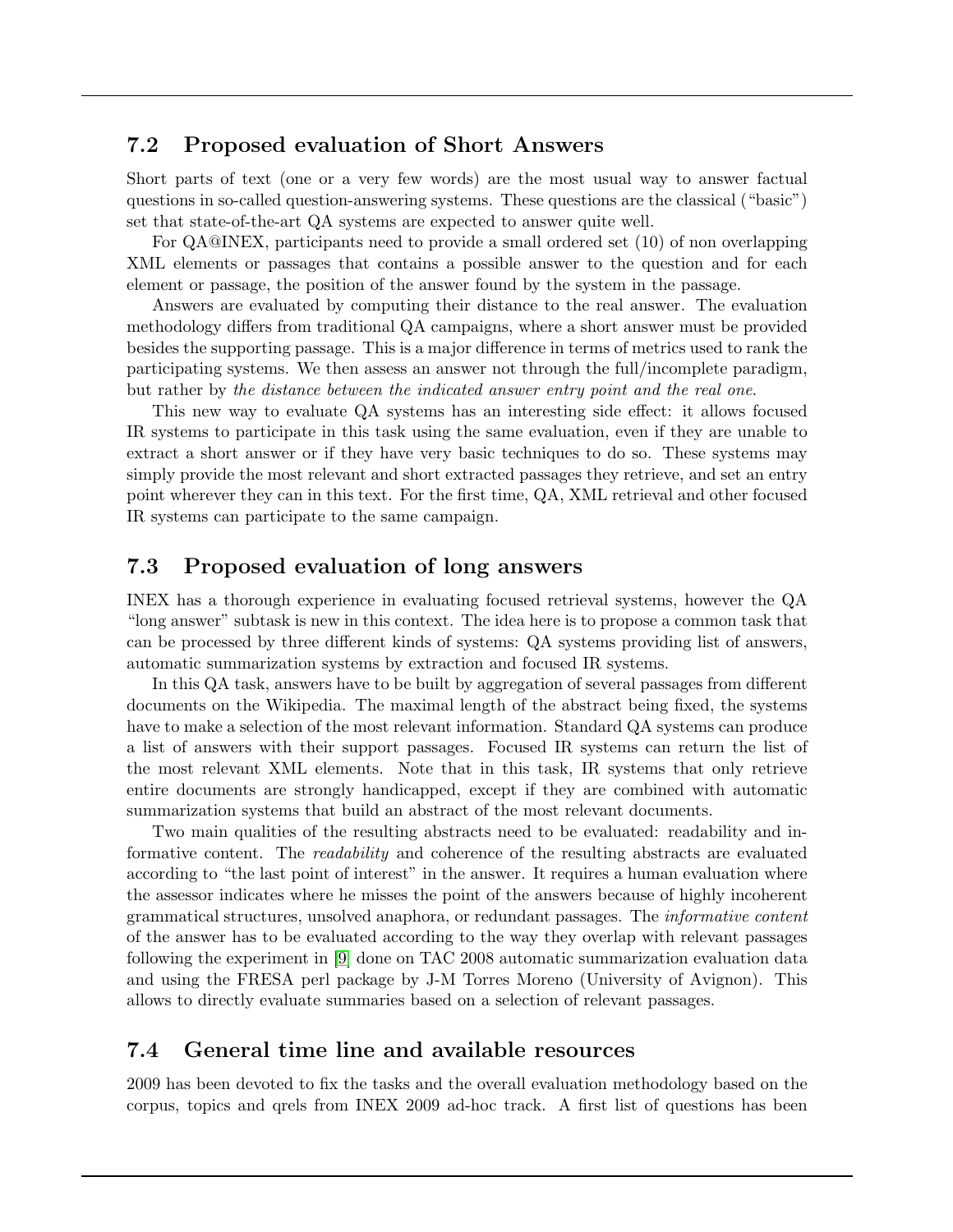released for test. They all deal with 2009 INEX topics, hence answers are part of ad-hoc relevant passages. We have annotated correct answers among passages for a subset of 100 short type answers and all long type ones. These resources along with the evaluation programs written in Perl are available for active participants. In order to facilitate submissions from Focused IR systems, a Perl program that converts a run in INEX ad-hoc submission FOL format into QA format is also available. In 2010, we will use the same corpus from ad-hoc INEX 2009 task.

# <span id="page-13-0"></span>8 Link the Wiki Track

In this section, we will briefly discuss INEX 2009 Link the Wiki Track. Further details are in  $|5|$ .

### 8.1 Overview

In the third year of the Link the Wiki track the focus was on focused link discovery.The participants were encouraged to utilize different technologies to identify anchors and bestentry-points (BEPs) for each link. The INEX 2009 Wikipedia collection was used [\[3\]](#page-17-0). 5,000 topics were randomly selected for the file-to-file task and 33 topics were nominated by participants for the anchor-to-BEP task. The assessment tool and the evaluation tool were revised to improve efficiency. The file-to-file runs were evaluated against the Wikipedia groundtruth, while the anchor-to-BEP runs were evaluated against a manual assessed set as well as the Wikipedia itself. A new focus-based metric was introduced. Two new tasks involved linking the Te Ara Encyclopedia. There are no hyperlinks in Te Ara and so the first task was to cross link the entire collection. The second Te Ara task was to link to the INEX 2009 English Wikipedia collection. Te Ara runs have not yet been evaluated. Results suggest that existing automatic link discovery algorithms for the Wikipedia can produce better quality links than those presently in the Wikipedia!

### 8.2 Tasks and Submissions

For the Wikipedia file-to-file task, 5,000 articles were randomly selected, but filtered by document size and the number of out-going links to ensure suitability of the documents to the task. For the Wikipedia anchor-to-BEP task, a total of 33 topics were nominated by participants and were manually assessed. The INEX tasks assume link-discovery is a recommendation task. The system produces a ranked list of source anchors, and for each anchor, a set of target best entry points (BEPs) from which a user can choose. Evaluation is, consequently, based on a combination of a rank-based score for anchors and a set-based score for targets. For a description of the metrics see the INEX pre-proceedings. Six groups participated in the Wikipedia tasks with 29 runs submitted. All Wikipedia runs were evaluated against the Wikipedia ground truth. The anchor-to-BEP runs were additionally evaluated in several different ways including: anchor-to-file (conventional linking) and anchor-to-bep (focused link discovery).

The Te Ara Encyclopedia contains 3,179 articles and is about 50MB of XML. There are no hyperlinks in the collection as it has never been linked (not even manually). Page names are not as indicative of content as they are in the Wikipedia because Te Ara is divided into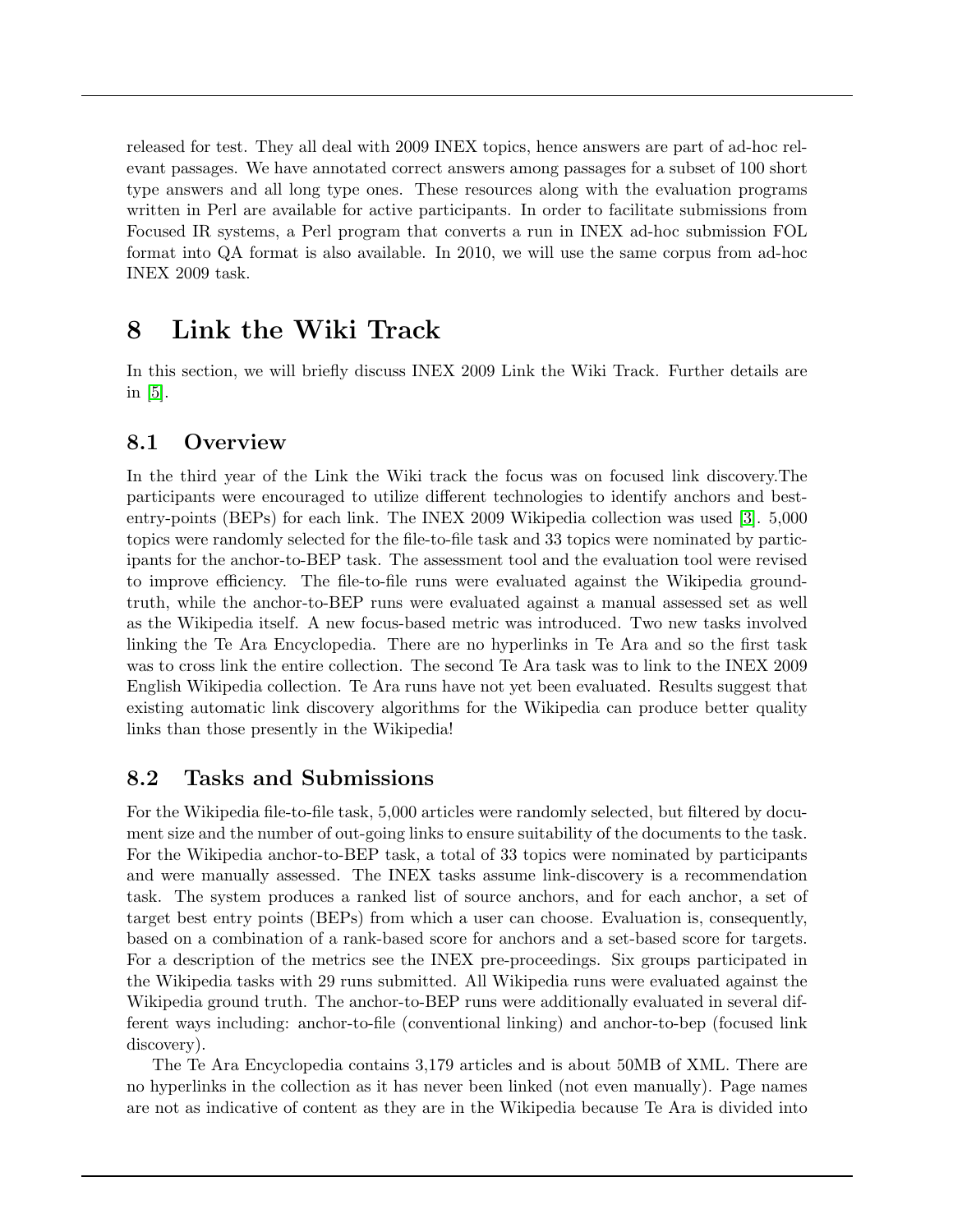

<span id="page-14-0"></span>Figure 1: File-to-file evaluation using automatic qrels (left) and Anchor-to-BEP evaluation using manual qrels (right).

stories each of which contains several pages chained together. The task was to link the entire encyclopedia and new approaches were expected because neither link mining nor page name matching were likely to be effective. Two groups participated in the Te Ara tasks with 7 runs submitted.

A run validation tool was introduced in 2009. This tool displays the source document with anchors highlighted, target documents and a list of the links in a run. Runs were pooled and assessed to completion. The pools contained about 1,000 outgoing and 900 incoming links. An assessment tool was supplied to facilitate manual assessment. Assessment is a slow and laborious task; logs suggest it took about 4 hours per topic.

### 8.3 Most Effective Approaches

Figure [1](#page-14-0) shows the evaluation of anchor-to-BEP and file-to-file submissions done using the Wikipedia ground truth and the manual qrels. The links in the Wikipedia were generated through careful construction by a user, or automatically by matching page names, either way such links are relatively easy to find. According to our experiment, document-level link discovery engines are good at exhibiting high precision levels at most points of recall and systems are scalable. However, the automatic evaluation result could be either optimistic while article title links are always the case, e.g. year, or pessimistic if the relevant anchor links were not specified in the collection and are seen as non-relevant in evaluation. Therefore, the manual evaluation process was undertaken. Based on the link mining approach, an algorithm using the K-L divergence of the PageRank and Topical PageRank for frequent phrases in the source documents outperformed the Wikipedia itself. The detailed description of algorithms can be found in [\[5\]](#page-17-6).

### 8.4 Conclusions and Discussion

In 2009 the focus shifted from file-to-file to anchor-to-BEP linking. A validation tools was introduced. Metrics were adapted to the new task. High quality Wikipedia link discovery can be achieved using existing approaches. Manual assessment suggests that it is possible to automatically identify higher quality links than those in the Wikipedia. There does, however, remain room for improvement.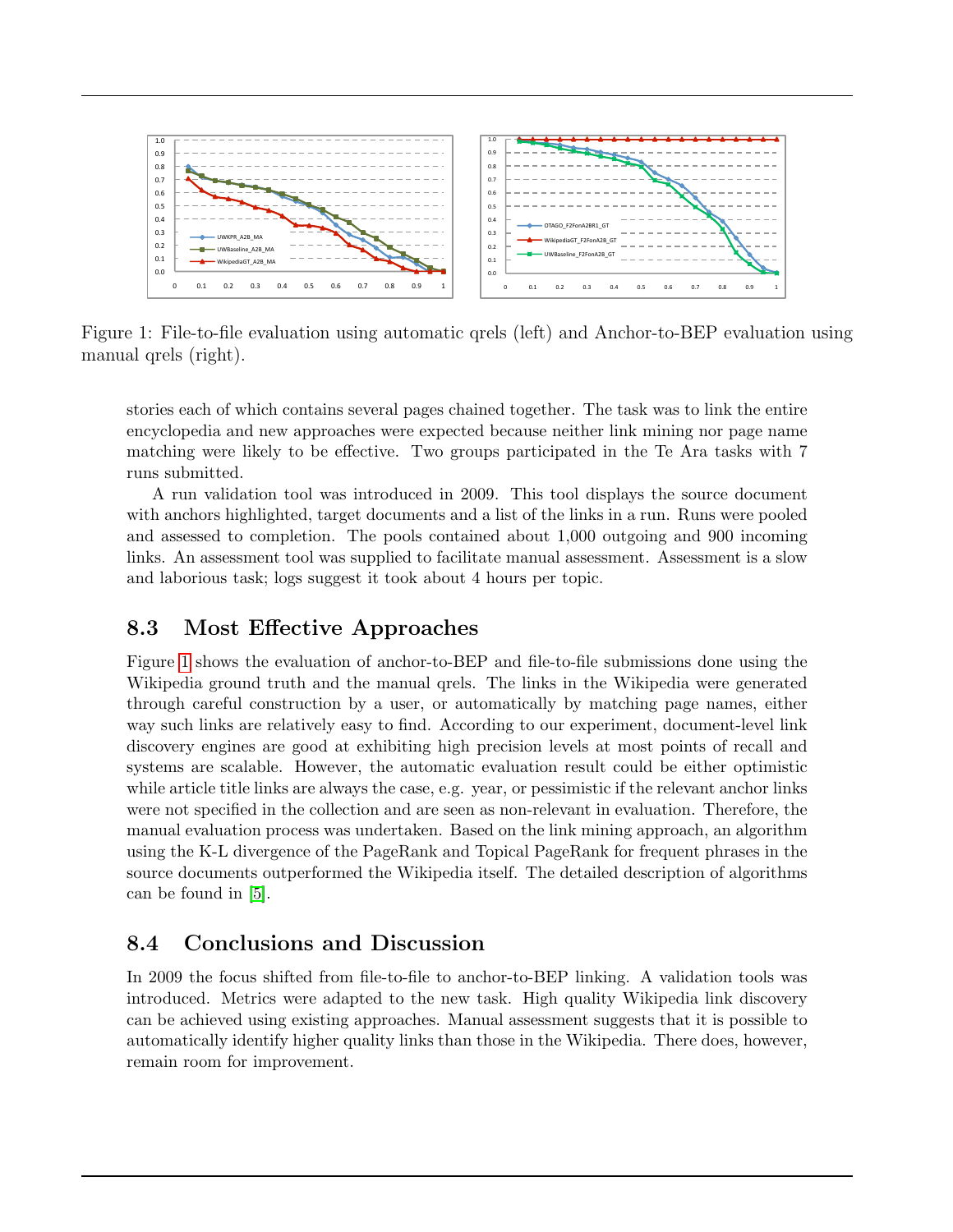# <span id="page-15-0"></span>9 XML Mining Track

In this section, we will briefly discuss the XML Mining track. Further details are in [\[12\]](#page-18-9).

### 9.1 Aims and Tasks

Mining of XML documents has been perceived as an effective solution to improve XML data management by facilitating better information retrieval, data indexing, data integration and query processing [\[11\]](#page-18-10). Due to the inherent flexibility of XML, in both structure and semantics, mining useful information from XML documents is faced with new challenges as well as benefits. The aims of the INEX 2009 XML Mining track are: (1) studying and assessing the potential of data mining (DM) techniques for dealing with generic DM tasks in the structured domain i.e. classification and clustering of XML documents; and (2) evaluating clustering approaches in the context of XML information retrieval.

The INEX 2009 XML Mining track included two tasks: (1) unsupervised clustering task and (2) semi-supervised classification task. The clustering task requires the participants to group the documents into clusters without any knowledge of cluster labels using an unsupervised learning algorithm. On the other hand, the classification task requires the participants to label the documents in the dataset into known classes using a supervised learning algorithm and a training set. The clustering task in INEX 2009 was launched to explicitly test the cluster hypothesis [\[6\]](#page-17-7), which states that documents that cluster together have a similar relevance to a given query. It uses manual query assessments from the INEX 2009 Ad Hoc track. If the cluster hypothesis holds true, and if suitable clustering can be achieved, then a clustering solution will minimize the number of clusters that need to be searched to satisfy any given query. The classification task in INEX 2009 focused on evaluating the use of external structure of the collection i.e the links between documents along with the content information and the internal structure of XML documents for classifying documents into multiple categories.

More precisely, this track was composed of:

- a multiple label clustering task where the goal was to associate each document to a single or multiple clusters in order to determine the quality of cluster relative to the optimal collection selection goal, given a set of queries.
- a multiple label classification task where the goal was to find the single or multiple categories of each document. This task considers a transductive context where, during the training phase, the whole graph of documents is known but the labels of only a part of them are given to the participants.

### 9.2 Test Collection

The clustering task collection consists of about 2.7 million English Wikipedia XML documents, their labels, a set of information needs (i.e. the Ad Hoc track queries), and the answers to those information needs (i.e. manual assessments from the Ad Hoc track). In order to enable participation with minimal overheads in data-preparation the collection was pre-processed to provide various representations of the documents such as a bag-of-words representation of terms and frequent phrases in a document, frequencies of various XML structures in the form of trees, links, named entities, etc. There are a total of 1,970,515 terms in this collection after applying stemming, stop-word removal and elimination of terms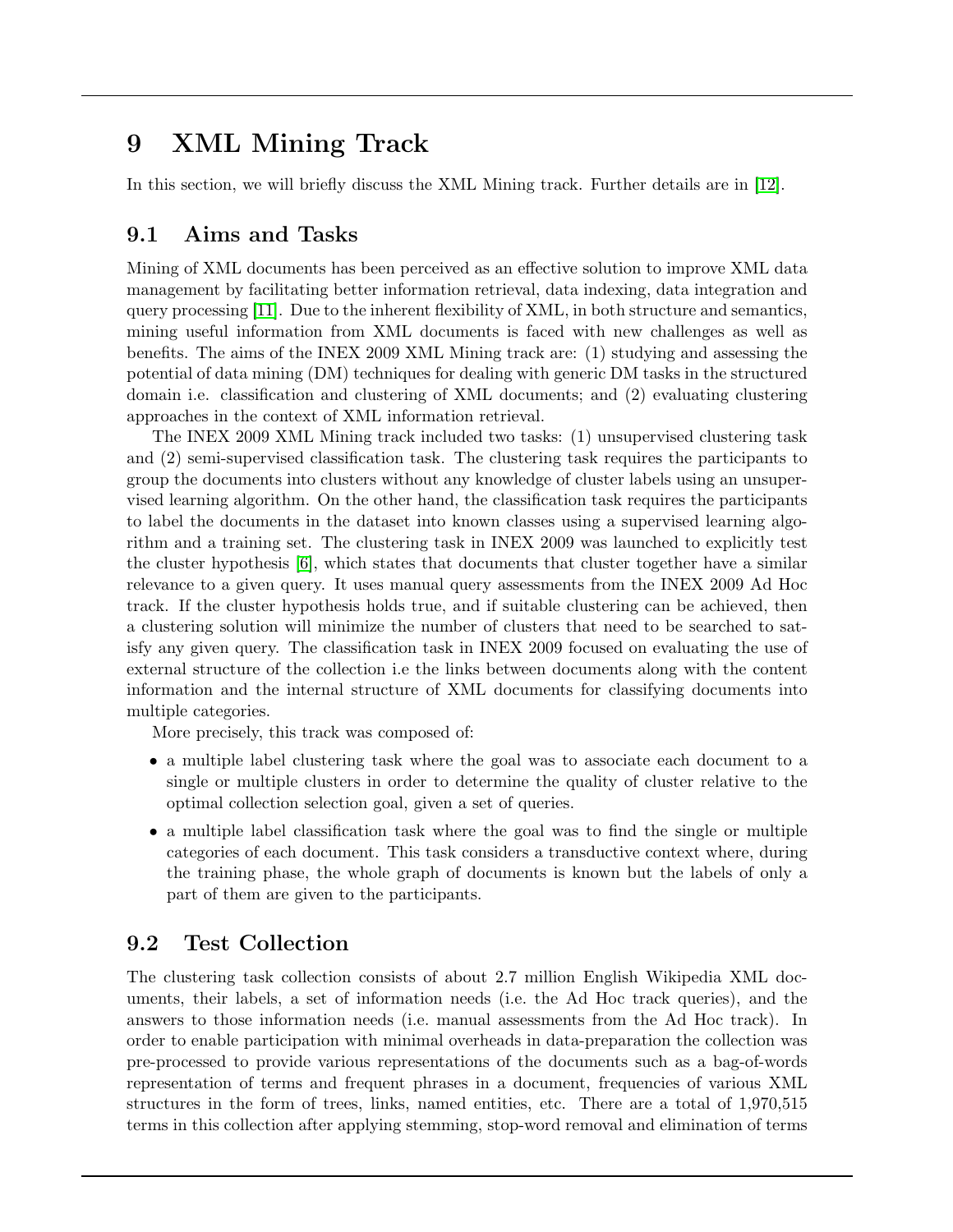that occur in a single document. There are a total of 5,213 unique entity tags and 110,766,016 unique links in the collection. There are a total of 348,552 categories that contain all documents except for a 118,685 document subset containing no category information. These categories are derived by using the YAGO ontology [\[16\]](#page-18-0) and appear to follow a power law distribution.

A subset of collection containing about 54,889 documents was also used in the clustering task for teams that were unable to process such a large data collection. The set of 54,889 documents and the links between these documents are also used as the test collection in classification task. These links correspond to the links provided by the authors of the Wikipedia articles. There were a total of 186,723 unique terms in this subset collection. The documents belong to 39 categories that correspond to 39 Wikipedia portals. We have provided the labels of 20% of the documents as the training set. The corpus is composed of 4,554,203 directed links that correspond to hyperlinks between the documents of the corpus. Each document is concerned by 84.1 links on average.

### 9.3 Evaluations and Results

Participants were asked to submit multiple clustering solutions containing different numbers of clusters such as 100, 500, 1,000, 2,500, 5,000 and 10,000. For the clustering task, the participants had submitted a cluster index(es) for each document of the collection set. The clustering solutions were evaluated by two means. Firstly, we utilise the classes-to-clusters evaluation which assumes that the classification of the documents in a sample is known (i.e., each document has a class label). For each submitted cluster, we have computed a purity measure that is a recall of the cluster considering that the cluster belongs to the category of the majority of its documents. It is important to note that the class labels are not used in the process of clustering, but only for the purpose of evaluation of the clustering results.

New in the INEX 2009 XML Mining track, the clustering solutions are also evaluated to determine the quality of cluster relative to the optimal collection selection goal. The task is to evaluate how well the clustering solutions are able to group a large document collection in an optimal manner in order to satisfy queries while minimising the search space. A total of 68 topics used in Ad Hoc track were utilised to evaluate the quality of clusters generated on the full set of collection of about 2.7 million documents. A total of 52 topics were used to evaluate the quality of clusters generated on the subset of collection of about 50,000 documents. A total number of 4,858 documents were found relevant by the manual assessors for the 68 topics. The Normalised Cluster Cumulative Gain (NCCG) is used to calculate the score of the best possible collection selection according to a given clustering solution.

A total of six research teams have participated in the INEX 2009 clustering task. Two of them submitted the results for the subset data only. Detailed results are given in [\[12\]](#page-18-9). As expected as the cluster numbers dividing the data set increases, performance of all the teams based on the Purity score increases and based on the NCCG score decreases. Analysis of results by various submissions show that the most recall comes from the first few clusters confirming the hypothesis that a good clustering solution tends to (on average) group together relevant results for (previously unseen) ad-hoc queries.

For classification, we have asked the participants to submit multiple category for each of the documents of the testing set. We have then evaluated how much the categories found by the participants correspond to the real categories of the documents. For each category, we have computed a F1 score that measures the ability of a system to find the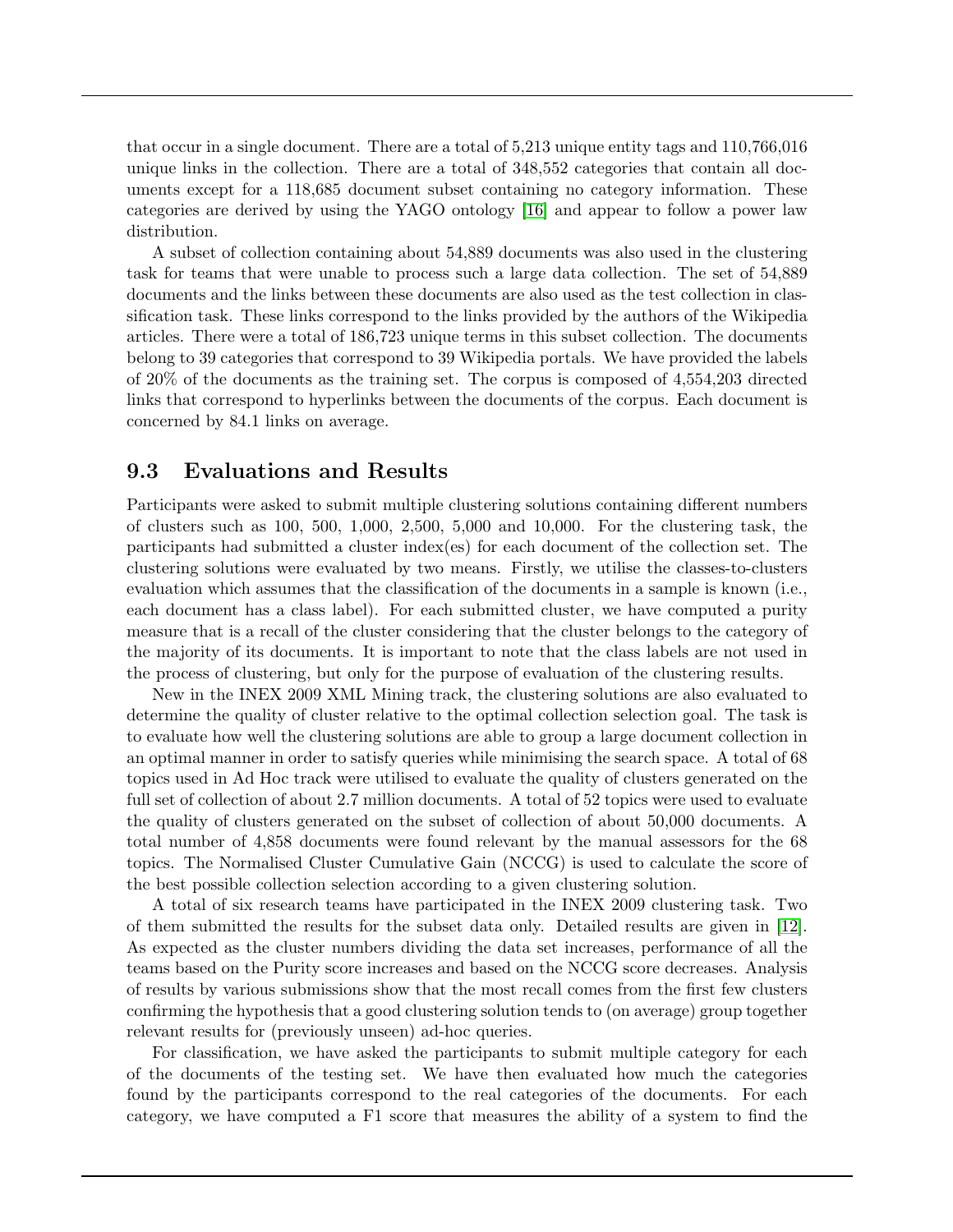relevant categories. We have also computed an Average precision (APR) score over the list of categories returned for each document. It measures the ability of a system to rank correctly the relevant categories. Five different teams had participated to the task. All teams except one team were able to achieve micro and macro F1 between 50-60%. The APR score was obtained in the range of 68-72% by all teams. Detailed results are given in [\[12\]](#page-18-9).

# 10 Envoi

This complete our walk-through of the seven tracks of INEX 2009. The tracks cover various aspects of focused retrieval in a wide range of information retrieval tasks. This report has only touched upon the various approaches applied to these tasks, and their effectiveness. The formal proceedings of INEX 2009 are being published in the Springer LNCS series [\[4\]](#page-17-1). This volume contains both the track overview papers, as well as the papers of the participating groups. The main result of INEX 2009, however, is a great number of test collections that can be used for future experiments.

INEX 2010 will see some exciting changes. At INEX 2009, most tracks continued earlier tasks to study the effect of the changes in the document collection (in a sense a longitudinal study over three years of Wikipedia). However, 2010 will be a year of innovation with a range of interesting news tasks, and the discussion is still ongoing at the time of writing. As INEX is an entirely volunteer run initiative, anyone with an interesting idea and some time to spend can make an impact!

# References

- <span id="page-17-4"></span>[1] G. Demartini, T. Iofciu, and A. P. de Vries. Overview of the INEX 2009 entity ranking track. In Geva et al. [\[4\]](#page-17-1).
- <span id="page-17-5"></span>[2] N. Fuhr, C. Klas, A. Schaefer, and P. Mutschke. Daffodil: An integrated desktop for supporting high-level search activities in federated digital libraries. In  $6th$  European Conference on Research and Advanced Technology for Digital Libraries (ECDL), pages 597–612, 2002.
- <span id="page-17-0"></span>[3] S. Geva, J. Kamps, M. Lehtonen, R. Schenkel, J. A. Thom, and A. Trotman. Overview of the INEX 2009 ad hoc track. In Geva et al. [\[4\]](#page-17-1).
- <span id="page-17-1"></span>[4] S. Geva, J. Kamps, and A. Trotman, editors. Focused Retrieval and Evaluation : 8th International Workshop of the Initiative for the Evaluation of XML Retrieval (INEX 2009), LNCS. Springer Verlag, Berlin, Heidelberg, 2010.
- <span id="page-17-6"></span>[5] W.-C. Huang, S. Geva, and A. Trotman. Overview of the INEX 2009 link the wiki track. In Geva et al. [\[4\]](#page-17-1).
- <span id="page-17-7"></span>[6] N. Jardine and C. J. van Rijsbergen. The use of hierarchical clustering in information retrieval. Information Storage and Retrieval, 7:217–240, 1971.
- <span id="page-17-2"></span>[7] G. Kazai, A. Doucet, M. Koolen, and M. Landoni. Overview of the INEX 2009 book track. In Geva et al. [\[4\]](#page-17-1).
- <span id="page-17-3"></span>[8] G. Kazai, N. Milic-Frayling, and J. Costello. Towards methods for the collective gathering and quality control of relevance assessments. In *Proceedings of the 32nd Annual* International ACM SIGIR Conference. ACM Press, 2009.